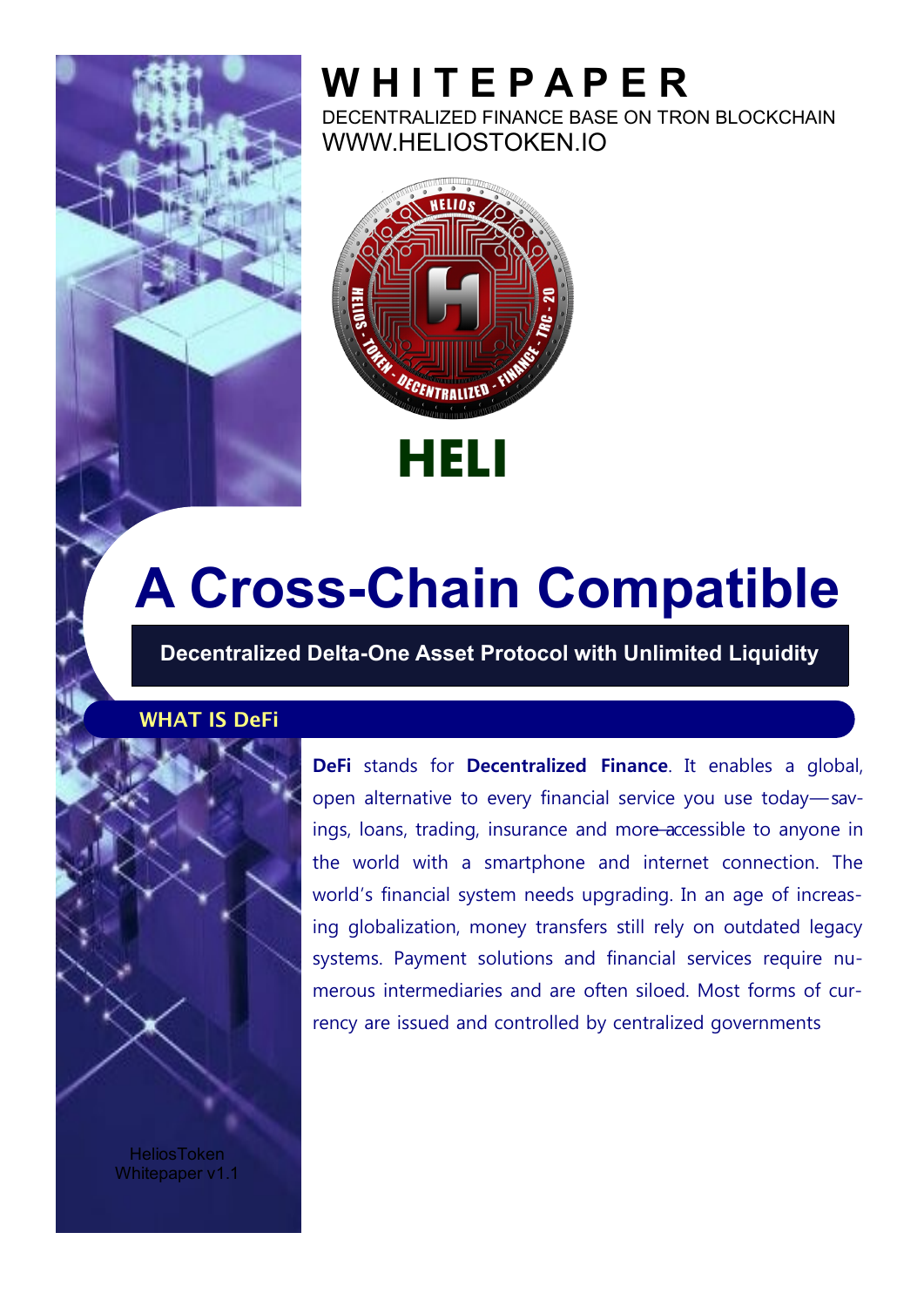

DECENTRALIZED FINANCE BASE ON TRON BLOCKCHAIN WWW.HELIOSTOKEN.IO



# **A Cross-Chain Compatible**

**Decentralized Delta-One Asset Protocol with Unlimited Liquidity**

#### **BITCOIN VS TRADITIONAL FINANCE**



Ten years ago **Bitcoin** emerged as an alternative global payment system. Its value proposition is fairly simple: instead of the traditional reliance on centralized banks and third-parties, Bitcoin provides a decentralized, open, and peer-to-peer payment system. Since its creation in 2008, Bitcoin's evolution as an asset class has two distinct phases :

- 1. Discovery Phase lasted until around 2014 with the emergence of more exchanges and custodians, which coincided with better security and liquidity
- 2. Structuring Phase this current phase has ushered in a broad range of complementary technologies and services alongside Bitcoin's growing adoption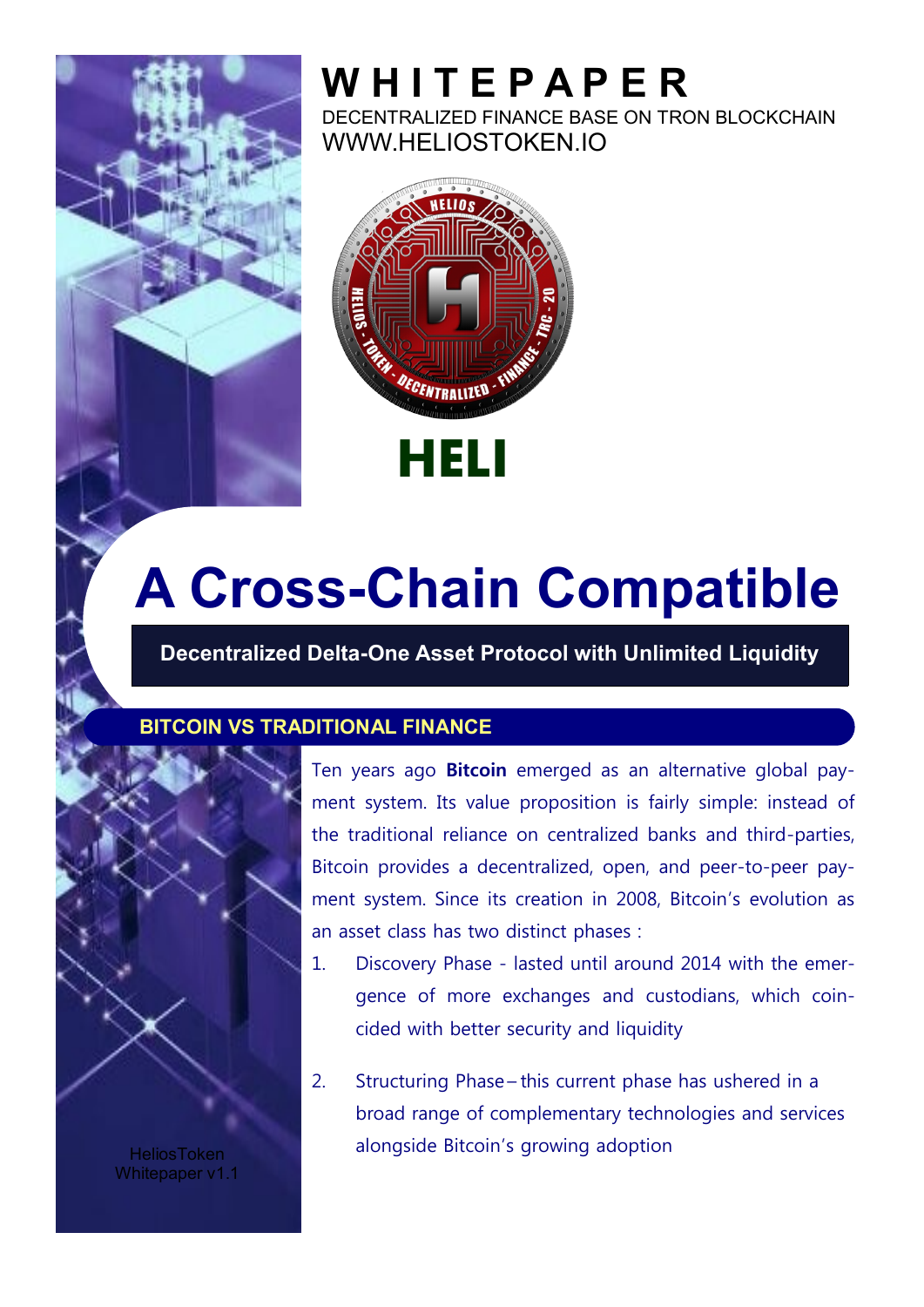

DECENTRALIZED FINANCE BASE ON TRON BLOCKCHAIN WWW.HELIOSTOKEN.IO



# **A Cross-Chain Compatible**

**Decentralized Delta-One Asset Protocol with Unlimited Liquidity**

#### **THE GROWTH OF DECENTRALIZED FINANCE (DeFi)**



**HeliosToken** Whitepaper v1.1 We foresee an emerging third phase, the Institutional Phase, where **Bitcoin** is increasingly held as an asset by financial institutions such as banks, hedge funds, pension funds, sovereign wealth funds, endowment funds, and others. Why would they hold Bitcoin? It's a hedging instrument against the risks inherent in centralized fiat currencies, debt instruments, and equities. This Institutional Phase should eventually see even governments' central banks use Bitcoin as a reserve asset alongside gold, fiat currencies, debt instruments, etc. The expansion of the Bitcoin ecosystem over time has translated into a tremendous increase in adoption and value. However, with everchanging transaction fees, high volatility, long confirmation times, and a deflationary economic model, Bitcoin remains a better store of value than a currency for daily use.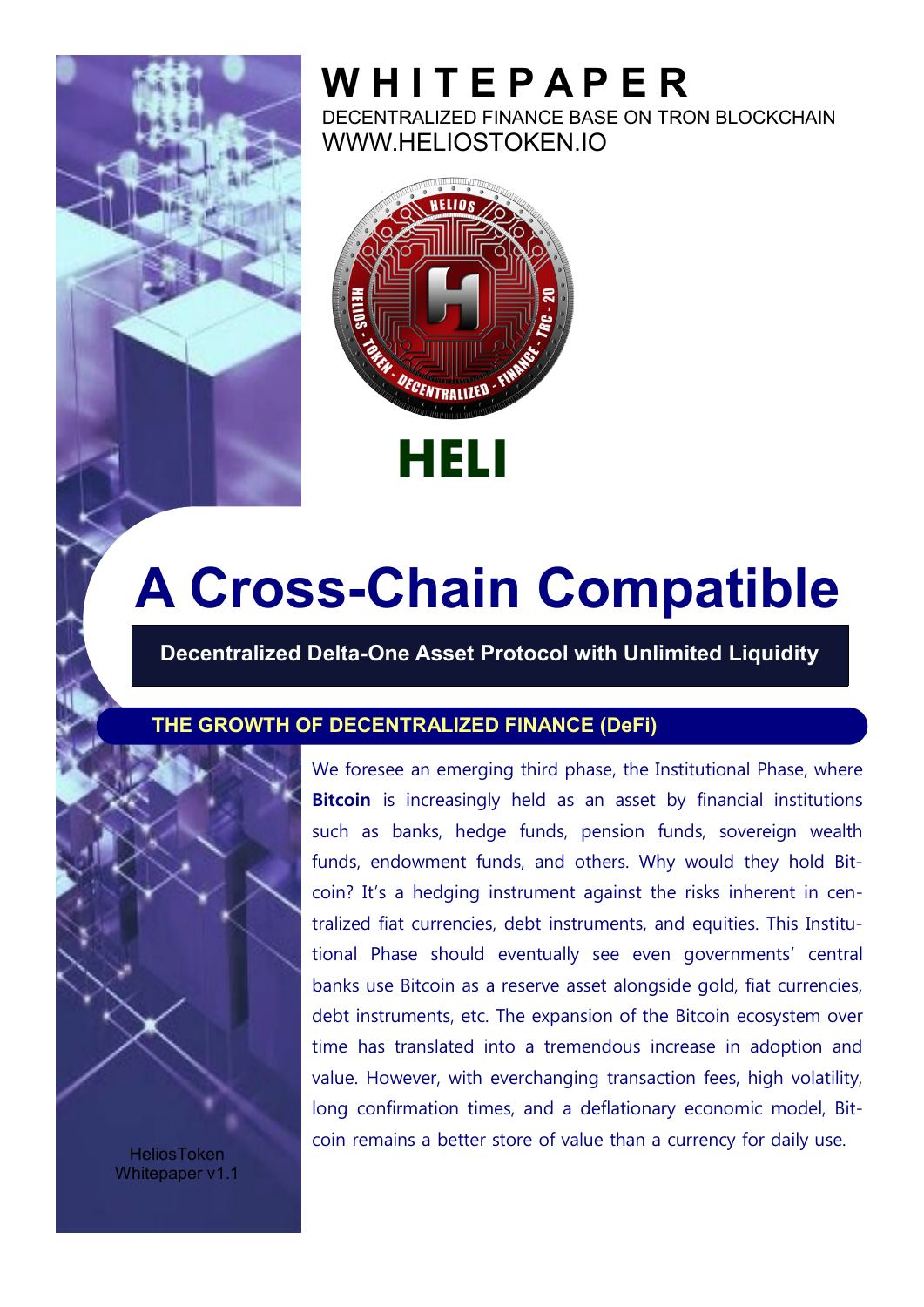

DECENTRALIZED FINANCE BASE ON TRON BLOCKCHAIN WWW.HELIOSTOKEN.IO



# **A Cross-Chain Compatible**

**Decentralized Delta-One Asset Protocol with Unlimited Liquidity**

#### **THE GROWTH OF DECENTRALIZED FINANCE (DeFi)**



**HeliosToken** Whitepaper v1.1

**Helios Token** is a non-custodial, cross-chain compatible, delta-one asset protocol, long term **DeFi** vision is to increase inclusiveness and democratize access to investment assets (digital and traditional). Tremendous value exists in the ability for investors to easily and quickly invest, save fees, and secure assets at fair market value. Helios Token combines substantial technical experience from numerous crypto projects with extensive financial experience in exotic and structured assets from traditional global asset management firms to bring to market one of the first **DeFi** projects built upon **TRON** with cross-chain compatibility. The Heliostoken will adopt an inflationary model to enhance staking incentives and will have liquidity mining programs to encourage usage of the exchange and stability of the pool. Synthetization of assets will focus on cryptocurrencies, commodities and, more importantly, traditional assets such as market indices and thematic theme exposures.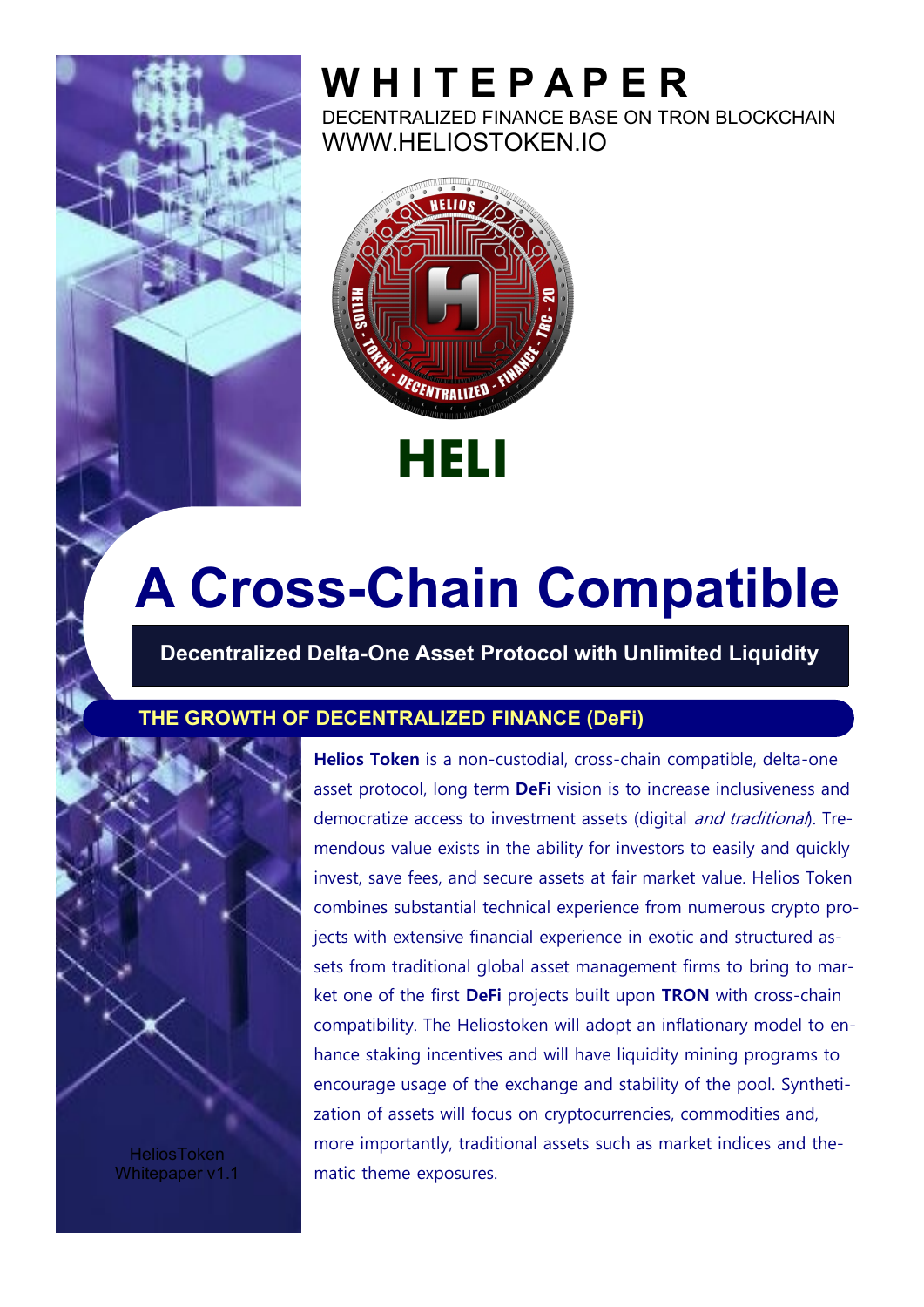

DECENTRALIZED FINANCE BASE ON TRON BLOCKCHAIN WWW.HELIOSTOKEN.IO



# **A Cross-Chain Compatible**

**Decentralized Delta-One Asset Protocol with Unlimited Liquidity**

#### **HELIOS STAKING & INFLATIONARY REWARD**



**HeliosToken** Whitepaper v1.1 Staking Rewards 600.000 Helios will be distributed to those staking Helios and validating transactions on the network. The APR generated through staking will vary depending on the staking year and the total % of staked **HELIOS**.

**HELIOSTOKEN** adopts an inflationary tokenomics with a decreasing rate until a terminal floor is reached. We share the same vision as TRON in the sense that the imminent inflation reward is important for the explosive growth of the platform while the long term terminal rate should help stabilizing the total Helios supply in circulation. Currently the starting inflation is set as 75% (of the tokens designated for staking) which decreases weekly at a decay of 1.5% with respect to the inflation rate. Stakers will obtain such reward weekly on a pro-rata basis given that their P ratio is above thethreshold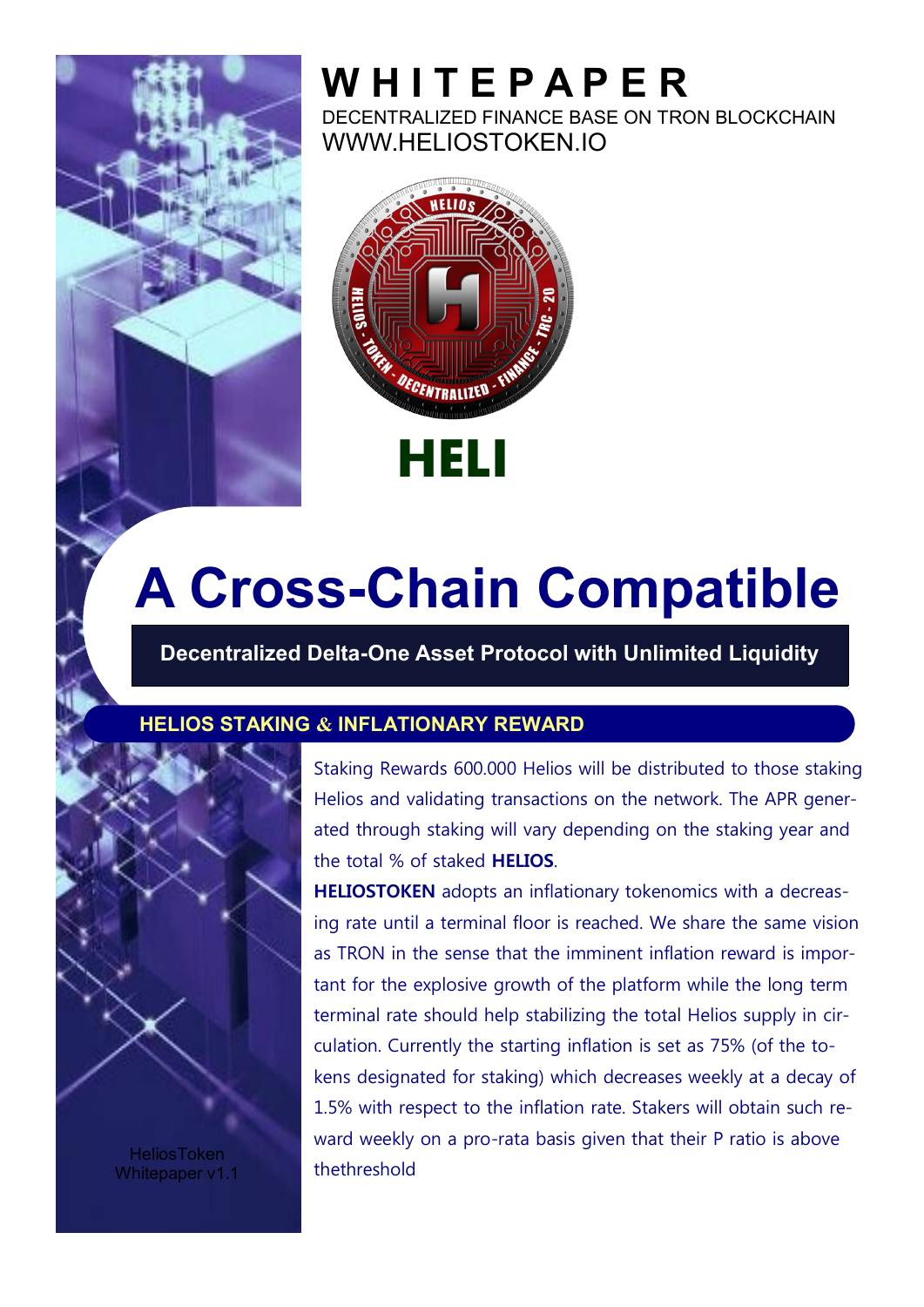

DECENTRALIZED FINANCE BASE ON TRON BLOCKCHAIN WWW.HELIOSTOKEN.IO



## **A Cross-Chain Compatible**

**Decentralized Delta-One Asset Protocol with Unlimited Liquidity**

#### **YIELD FARMING CAMPAIGN**



**HeliosToken** Whitepaper v1.1

Given the current **DeFi** environment and yield farming trend, we realize the importance of appealing to yield farmers upon the launch of the project in order to help bootstrap the debt pool and have users experience the usability and ease of our protocol. As such, we view this as a cost of user acquisition and upon the launch of Linear, in addition to the proposed token distributions, which will be front loaded in the first two years, users who fully utilize the exchange will have token bonuses, allowing them to yield a larger portion of the reward pool. Whilst our **HELIOS**, Liquids are EVM compatible and hence, they can all be deposited by users in third party pools such JUSTSWAP to facilitate yield stacking. In addition, we will also be leveraging the use of token rewards to also incentivize users to help stabilize the debt pool in certain instances. When the debt pool becomes unbalanced in exposures e.g. if a large number of users create Liquids against gold (Long), we will provide users who counterbalance this trade by creating a Liquid short against gold with additional token rewards, ultimately reducing the volatility and increasing the safety of the debt pool.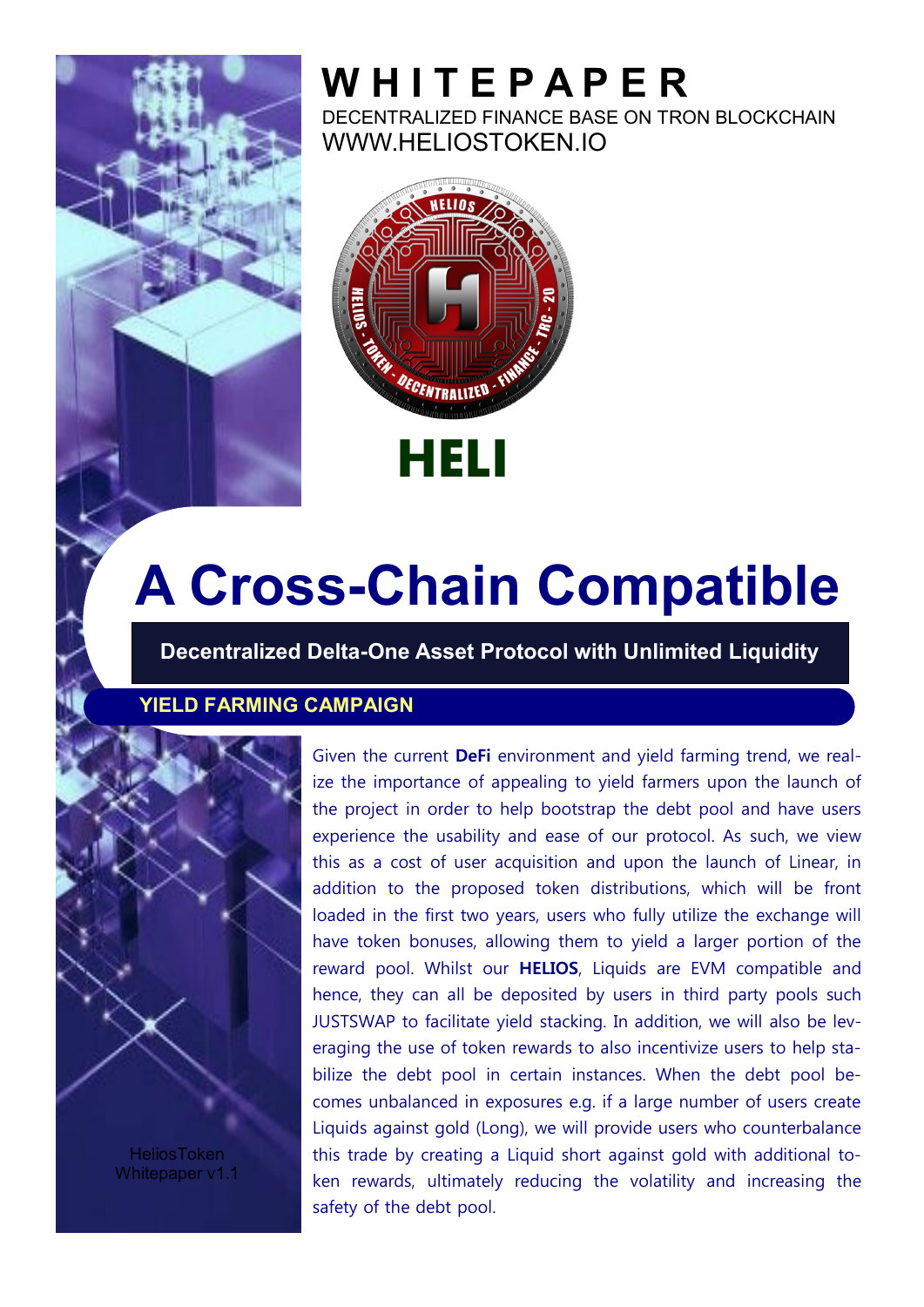

DECENTRALIZED FINANCE BASE ON TRON BLOCKCHAIN WWW.HELIOSTOKEN.IO



# **A Cross-Chain Compatible**

**Decentralized Delta-One Asset Protocol with Unlimited Liquidity**

#### **dApp PLATFORM**



**HeliosToken** Whitepaper v1.1 **HELIOS TOKEN** hosts carefully selected decentralized applications (**dApps**). Our protocol is designed to accommodate high performance software solutions, which in return will contribute to the platform's economy. dApps will generate revenues in the form of fees collected for transactions processed by Helios CHAIN 80% of all transaction fees go to the Helios Chain Node Operators (those processing transactions and securing the network) and 20% are retained by the dApps. This 20% for **dApps** is a novel economic model that creates a huge incentive for developers to build on Helios Chain, because they'll get Helios for every on-chain transaction their dApp generates. Thanks to its unique properties and performance level, Helios Chain can support applications that would be unimaginable on existing blockchain infrastructures. The following sections will cover some of the use cases that this type of technology is most suited to support.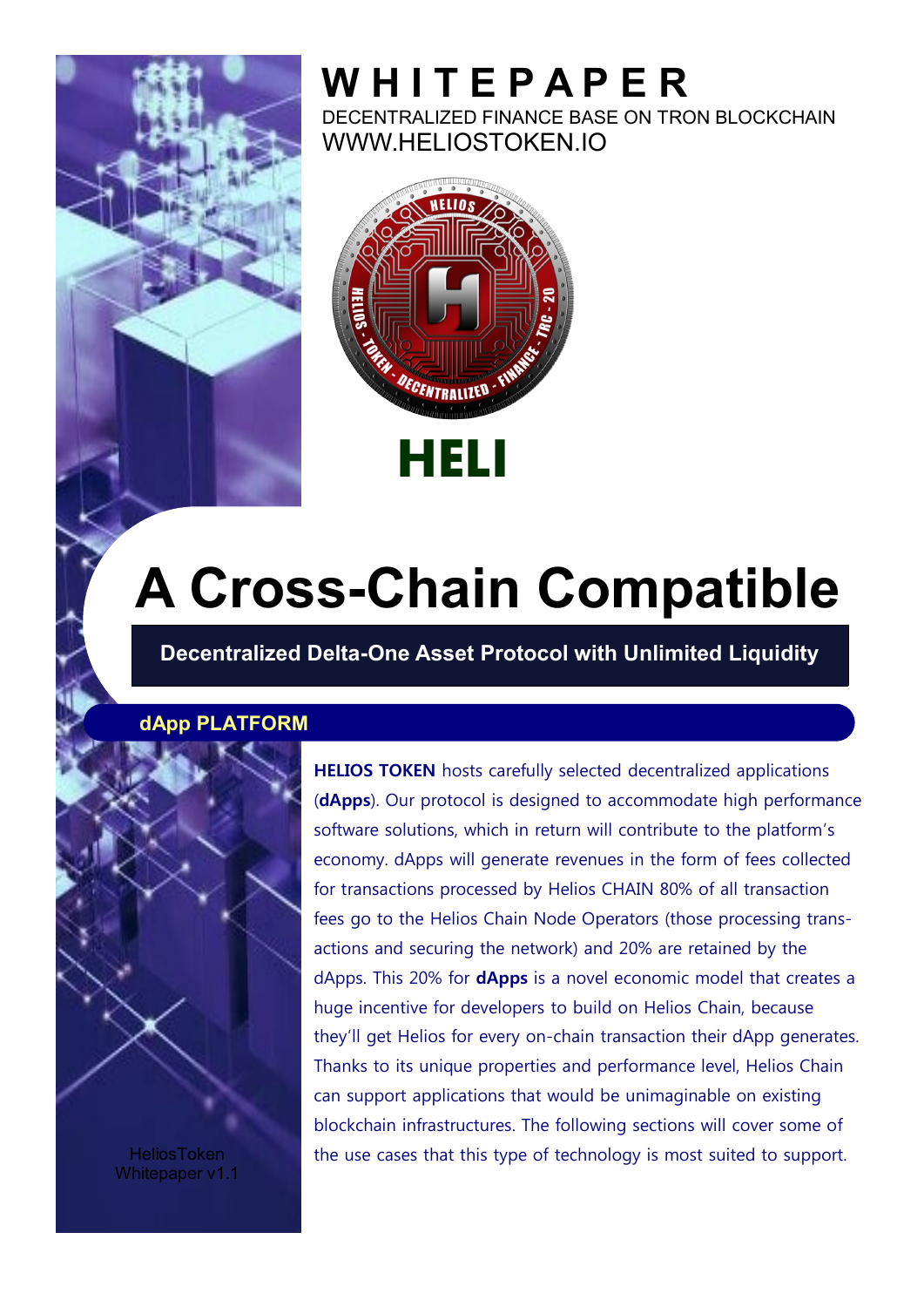

DECENTRALIZED FINANCE BASE ON TRON BLOCKCHAIN WWW.HELIOSTOKEN.IO



# **A Cross-Chain Compatible**

**Decentralized Delta-One Asset Protocol with Unlimited Liquidity**

#### **MARKET OPPORTUNITIES**



**HeliosToken** Whitepaper v1.1

#### **Cryptocurrency Lending Market**

The cryptocurrency lending industry has enjoyed tremendous growth over the past few years. Over \$5 Billion in funds have been loaned out to-date. Overall the amount of cryptocurrency deposits has seen 1,000%+ growth over the period of 2018- 2019. Currently, over \$1 Billion of digital assets are locked up in the **DeFi** ecosystem. With Bitcoin's nexthalving occurring this year, mining rewards will drop from 12.5 BTC per block to 6.25. In light of this, many experts in the space believe there will be a massive increase in the Bitcoin price. People are looking to accumulate more Bitcoin now before the halving event occurs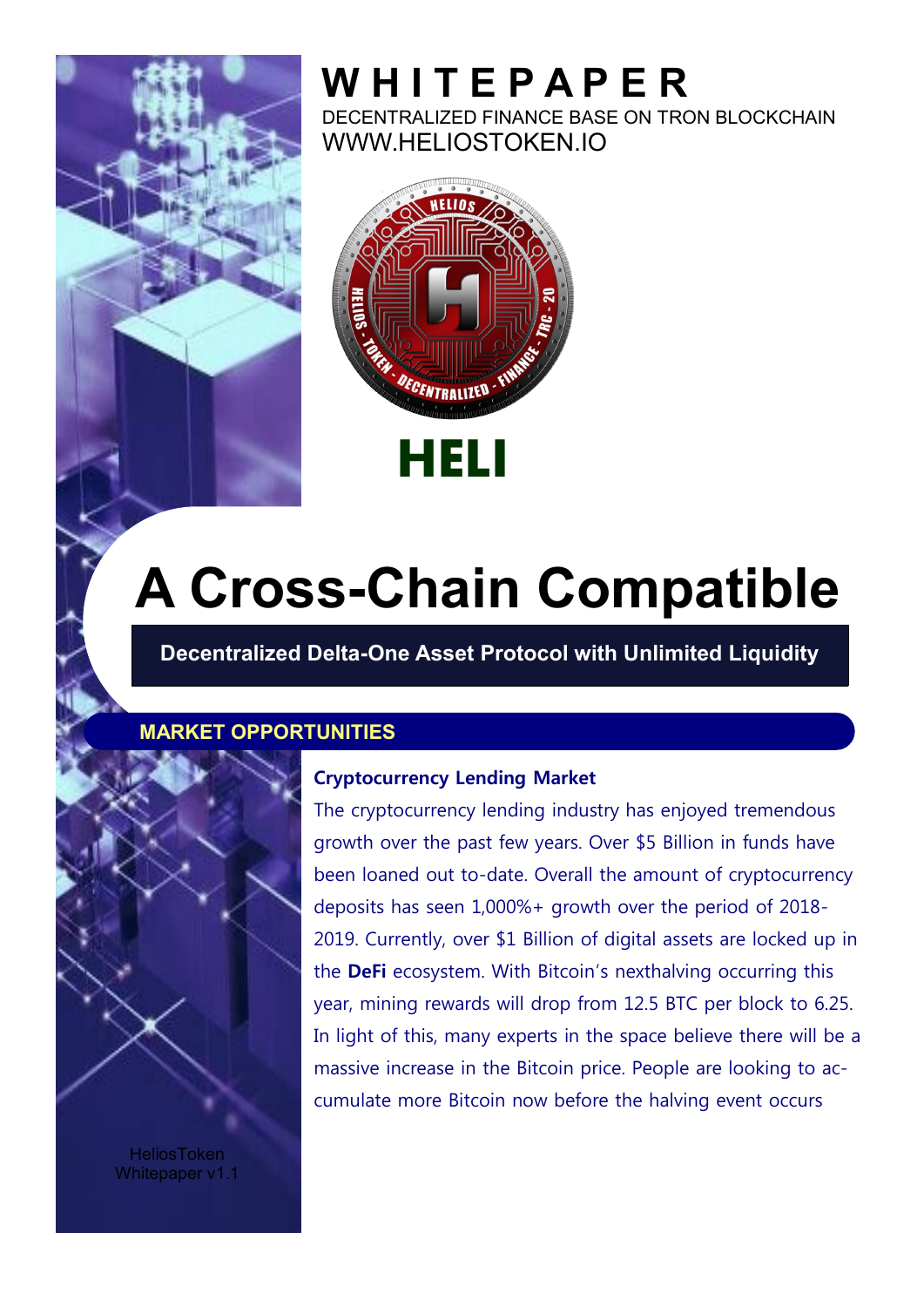

DECENTRALIZED FINANCE BASE ON TRON BLOCKCHAIN WWW.HELIOSTOKEN.IO



# **A Cross-Chain Compatible**

**Decentralized Delta-One Asset Protocol with Unlimited Liquidity**

#### **REMITTANCES AND CROSS BORDER PAYMENTS**



Additionally, cross-border transactions have recently experienced annual growth rates around 9% and are expected to increase to \$2.9 Trillion in revenue annually by 2022. Helios products and services like HeliosPay will tap into this growing revenue stream